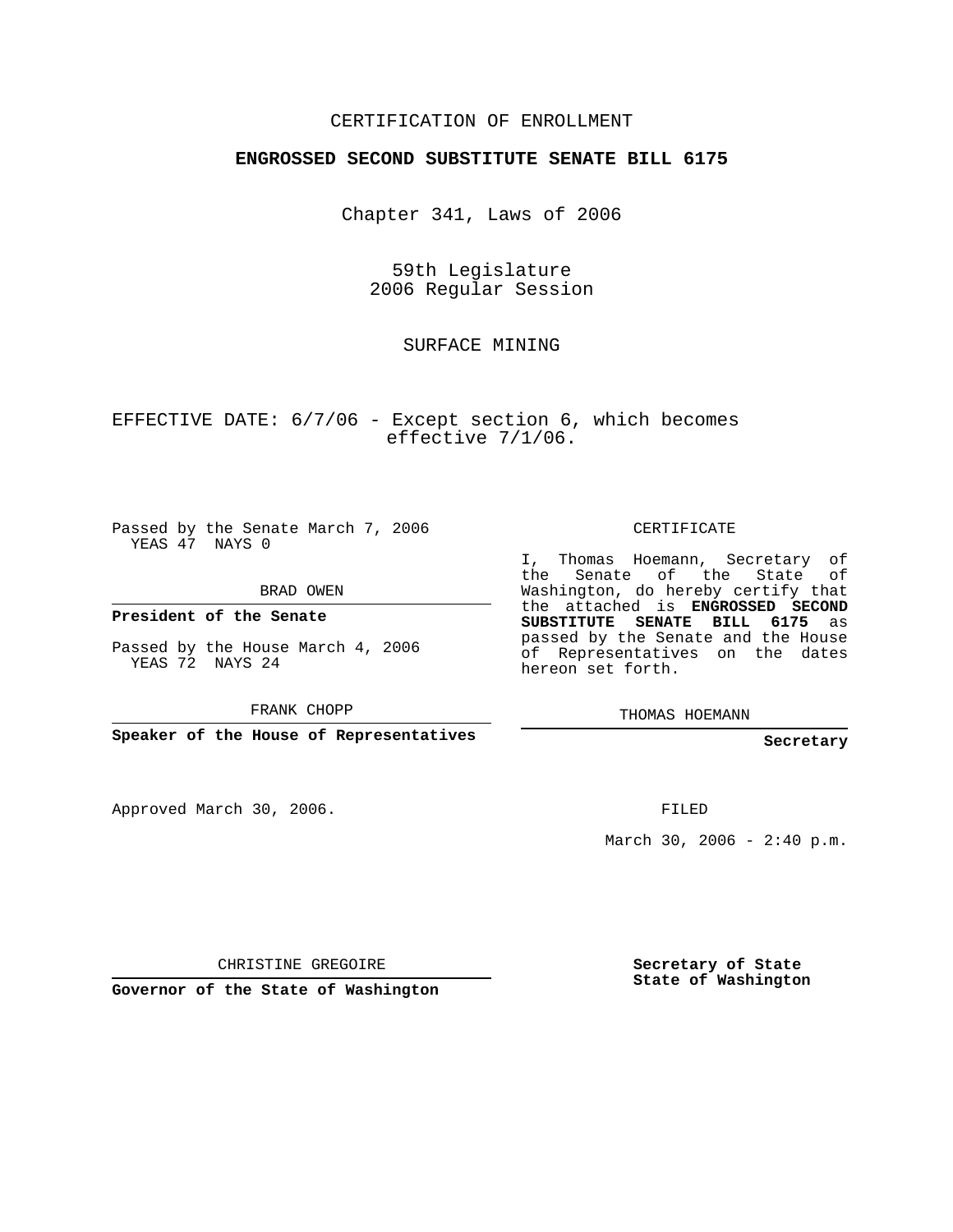## **ENGROSSED SECOND SUBSTITUTE SENATE BILL 6175** \_\_\_\_\_\_\_\_\_\_\_\_\_\_\_\_\_\_\_\_\_\_\_\_\_\_\_\_\_\_\_\_\_\_\_\_\_\_\_\_\_\_\_\_\_

\_\_\_\_\_\_\_\_\_\_\_\_\_\_\_\_\_\_\_\_\_\_\_\_\_\_\_\_\_\_\_\_\_\_\_\_\_\_\_\_\_\_\_\_\_

AS AMENDED BY THE HOUSE

Passed Legislature - 2006 Regular Session

## **State of Washington 59th Legislature 2006 Regular Session**

**By** Senate Committee on Ways Means (originally sponsored by Senator Jacobsen; by request of Department of Natural Resources)

READ FIRST TIME 02/7/06.

 AN ACT Relating to regulation of surface mining by ensuring adequate performance security to cover reclamation costs for mines and providing fees for the operation of the surface mining program; amending RCW 78.44.085, 78.44.045, 78.44.087, and 42.56.270; adding new sections to chapter 78.44 RCW; creating a new section; and providing an effective date.

7 BE IT ENACTED BY THE LEGISLATURE OF THE STATE OF WASHINGTON:

 8 **Sec. 1.** RCW 78.44.085 and 2001 1st sp.s. c 5 s 1 are each amended 9 to read as follows:

10 (1) An applicant for ((a)) an expansion of a permitted surface 11 mine, a new reclamation permit under RCW 78.44.081, or for combining 12 existing public or private reclamation permits, shall pay a 13 nonrefundable application fee to the department before being granted 14 ((a surface mining)) the requested permit or permit expansion. The 15 amount of the application fee shall be ((<del>one</del>)) two thousand five 16 hundred dollars.

17 (2) Permit holders submitting a revision to an application for an 18 existing reclamation plan that is not an expansion shall pay a 19 nonrefundable reclamation plan revision fee of one thousand dollars.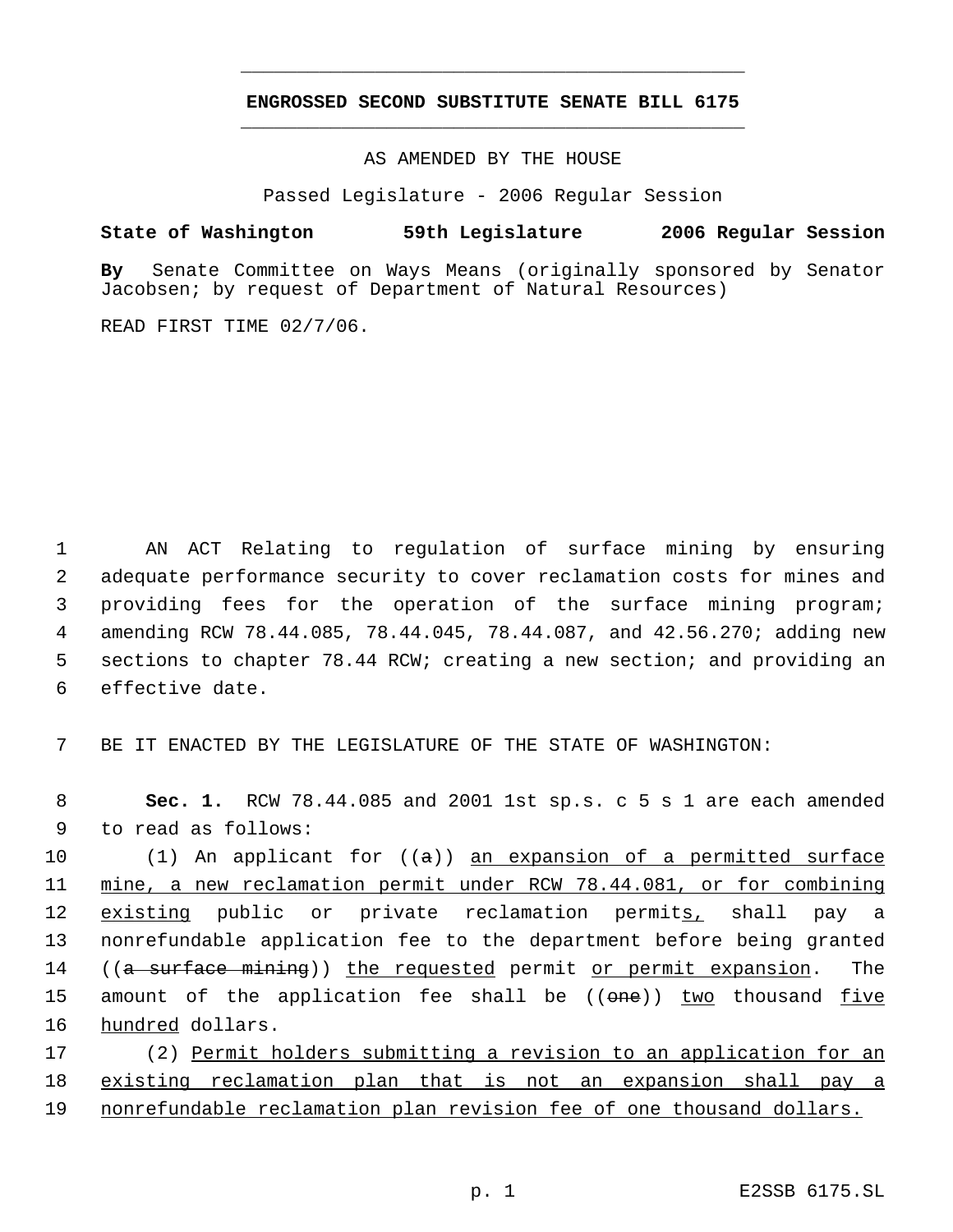(3) After June 30, ((2001)) 2006, each public or private permit 2 holder shall pay an annual permit fee ((of one thousand dollars)) in an amount pursuant to this section. The annual permit fee shall be 4 payable to the department prior to the reclamation permit being issued 5 and on the ((first)) anniversary of the permit date ((and)) each year thereafter. (4)(a) Except as otherwise provided in this subsection, each public 8 or private permit holder must pay an annual fee under this section based on the categories of aggregate or mineral mined or extracted during the previous twelve months, as follows: (i) Zero to fifty thousand tons: A fee of one thousand two hundred fifty dollars; 13 (ii) More than fifty thousand tons to three hundred fifty thousand tons: A fee of two thousand five hundred dollars; 15 (iii) More than three hundred fifty thousand tons: A fee of three 16 thousand five hundred dollars. 17 (b) Annual fees paid by a county for mines used exclusively for public works projects and having less than seven acres of disturbed area per mine shall not exceed one thousand dollars. (c) Annual fees are waived for all mines used primarily for public works projects if the mines are owned and primarily operated by counties with 1993 populations of less than twenty thousand persons, and if each mine has less than seven acres of disturbed area. ( $(\frac{43}{})$ ) (5) Any production records, mineral assessments, and trade secrets submitted by a permit holder, mine operator, or landowner to 26 the department are to be held as confidential and not released as part 27 of a public records request under chapter 42.56 RCW. (6) Appeals from any determination of the department shall not stay the requirement to pay any annual permit fee. Failure to pay the 30 annual fees may constitute grounds for an order to suspend surface 31 mining, pay fines, or ((cancellation of)) cancel the reclamation permit as provided in this chapter.  $((+4))$   $(7)$  All fees collected by the department shall be deposited 34 into the surface mining reclamation account created in RCW 78.44.045.  $((+5))$   $(8)$  If the department delegates enforcement responsibilities to a county, city, or town, the department may allocate funds collected under this section to the county, city, or town.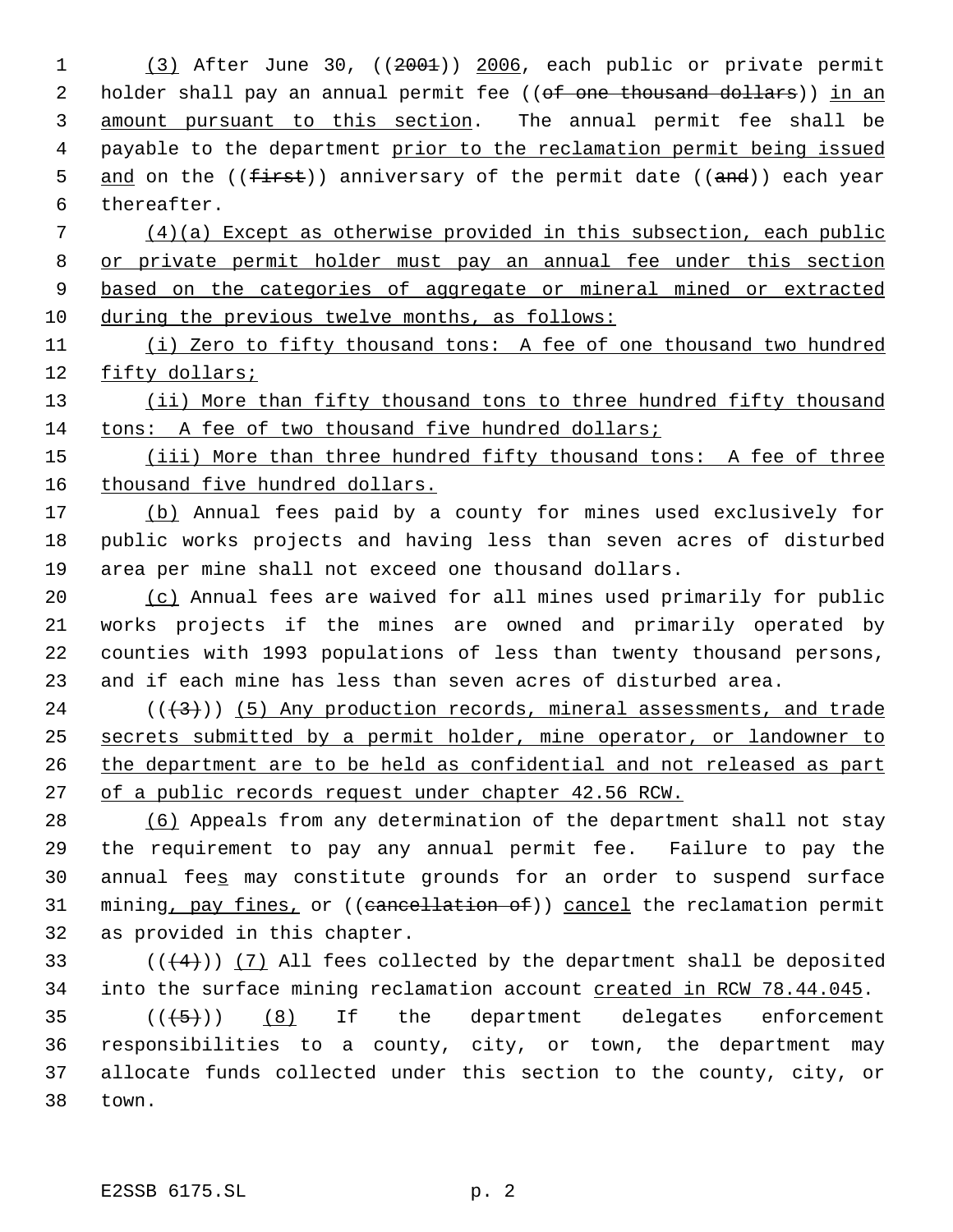$((+6))$  (9) Within sixty days after receipt of ((a permit application)) an application for a new or expanded permit, the department shall advise applicants of any information necessary to successfully complete the application.

5 (10) In addition to other enforcement authority, the department may refer matters to a collection agency licensed under chapter 19.16 RCW 7 when permit fees or fines are past due. The collection agency may impose its own fees for collecting delinquent permit fees or fines.

 **Sec. 2.** RCW 78.44.045 and 1993 c 518 s 10 are each amended to read as follows:

 (1) The surface mining reclamation account is created in the state treasury. Annual mining fees, funds received by the department from state, local, or federal agencies for research purposes, as well as other mine-related funds and fines received by the department shall be 15 deposited into this account. Except as otherwise provided in this 16 section, the surface mine reclamation account may be used by the department only to:

18  $((+1))$  (a) Administer its regulatory program pursuant to this chapter;

20 ( $(\frac{2}{2})$ ) (b) Undertake research relating to surface mine regulation, reclamation of surface mine lands, and related issues; and

22  $((+3))$   $(c)$  Cover costs arising from appeals from determinations made under this chapter.

 (2) At the end of each fiscal biennium, any money collected from fees charged under RCW 78.44.085 that was not used for the administration and enforcement of surface mining regulation under this 27 chapter must be used by the department for surveying and mapping sand and gravel sites in the state.

 (3) Fines, interest, and other penalties collected by the department under the provisions of this chapter shall be used to reclaim surface mines abandoned prior to 1971.

 **Sec. 3.** RCW 78.44.087 and 1997 c 186 s 1 are each amended to read as follows:

 (1) The department should ensure that a sufficient performance security is available to reclaim each surface mine permitted under this chapter. To ensure sufficient funds are available: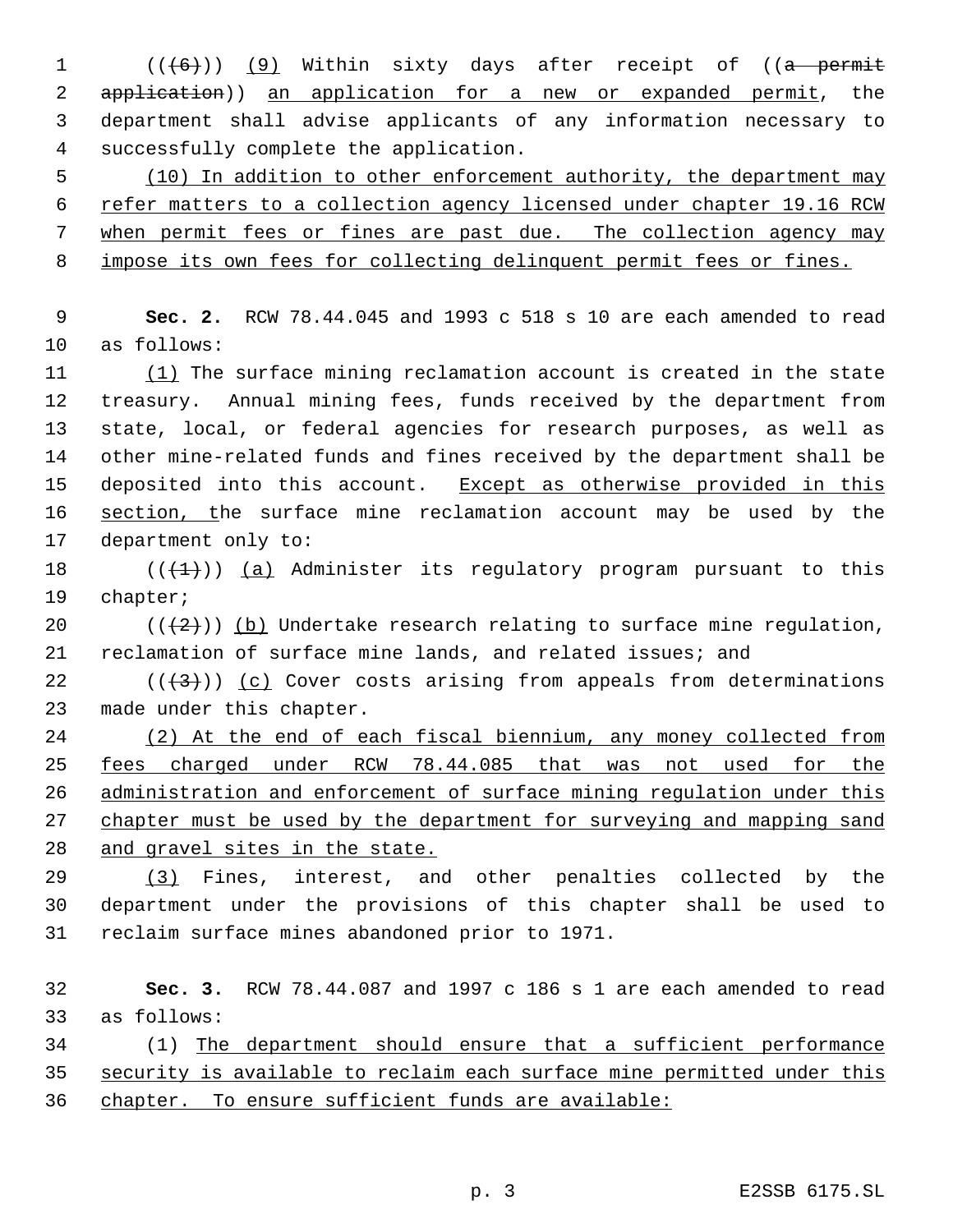1 (a) The department shall not issue a reclamation permit, except to 2 public or governmental agencies, until the applicant has either deposited with the department an acceptable performance security on 4 forms prescribed ((and furnished)) by the department that is deemed adequate by the department to cover reclamation costs or has complied with the blanket performance security option in section 4 of this act. A public or governmental agency shall not be required to post performance security.

 (b) No person may create a disturbed area that meets or exceeds the minimum threshold for a reclamation permit without first submitting an adequate and acceptable performance security to the department and complying with all requirements of this chapter.

13 (2) ((This performance security may be)) The department may refuse to accept any performance security that the department, for any reason, deems to be inadequate to cover reclamation costs or is not in a form 16 that is acceptable to the department.

17 (3) Acceptable forms of performance security are:

 (a) Bank letters of credit acceptable to the department or irrevocable bank letters of credit from a bank or financial institution 20 or organization authorized to transact business in the United States;

(b) A cash deposit;

22 (c) ((Negotiable)) Other forms of performance securities acceptable 23 to the department as determined by rule;

24 (d) An assignment of a savings account;

 (e) A savings certificate in a Washington bank on an assignment form prescribed by the department;

27 (f) ((Assignments of interests in real property within the state of 28 Washington)) Approved participants in a state security pool if one is established; or

 (g) A corporate surety bond executed in favor of the department by a corporation authorized to do business in the state of Washington under Title 48 RCW and authorized by the department.

33 ( $(\overline{+3})$ ) (4) The performance security shall be conditioned upon the faithful performance of the requirements set forth in this chapter ((and of)), the rules adopted under it, and the reclamation permit.

36  $((+4))$   $(5)(a)$  The department ((shall have the authority to determine the amount of the performance security using a standardized performance security formula developed by the department. The amount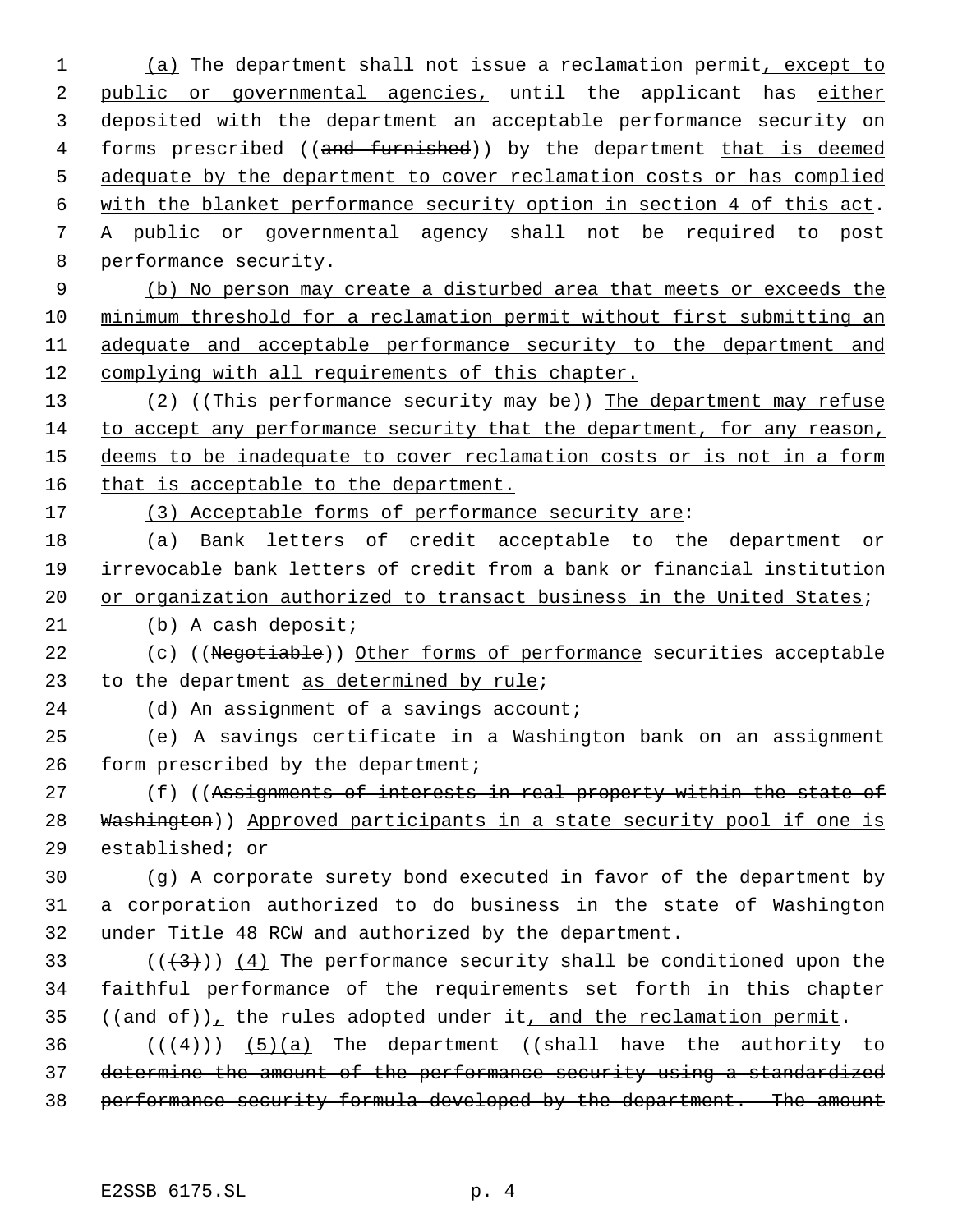1 of the security shall be determined by the department and based on the estimated costs of completing reclamation according to the approved reclamation plan or minimum standards and related administrative overhead for the area to be surface mined during (a) the next twelve-month period, (b) the following twenty-four months, and (c) any previously disturbed areas on which the reclamation has not been satisfactorily completed and approved)) must determine the amount of the performance security as prescribed by this subsection.

 (b) The department may determine the amount of the performance security based on the estimated cost of: (i) Completing reclamation according to the requirements of this chapter; or (ii) the reclamation permit for the area to be surface mined during the upcoming thirty-six 13 months and any previously disturbed areas that have not been reclaimed. (c) The department may determine the amount of the performance 15 security based on an engineering cost estimate for reclamation that is 16 provided by the permit holder. The engineering cost estimate must be 17 prepared using engineering principles and methods that are acceptable to the department. If the department does not approve the engineering cost estimate, the department shall determine the amount of the performance security using a standardized performance security formula developed by the department by rule.

22  $((\langle 5 \rangle)(6)$  The department may ((increase or decrease the amount of 23 the performance security at any time to compensate for a change in the disturbed area, the depth of excavation, a modification of the 25 reclamation plan, or any other alteration in the conditions of the mine 26 that affects the cost of reclamation. The department may, for any 27 reason, refuse any performance security not deemed adequate)) 28 recalculate a surface mine's performance security based on subsection (5) of this section. When the department recalculates a performance security, the new calculation will not be prejudiced by the existence of any previous calculation. A new performance security must be submitted to the department within thirty days of the department's written request.

 (( $(6)$ )) (7) Liability under the performance security and the permit holder's obligation to maintain the calculated performance security amount shall be maintained until ((reclamation is completed according to the approved reclamation plan to the satisfaction of the 38 department)) the surface mine is reclaimed, unless released as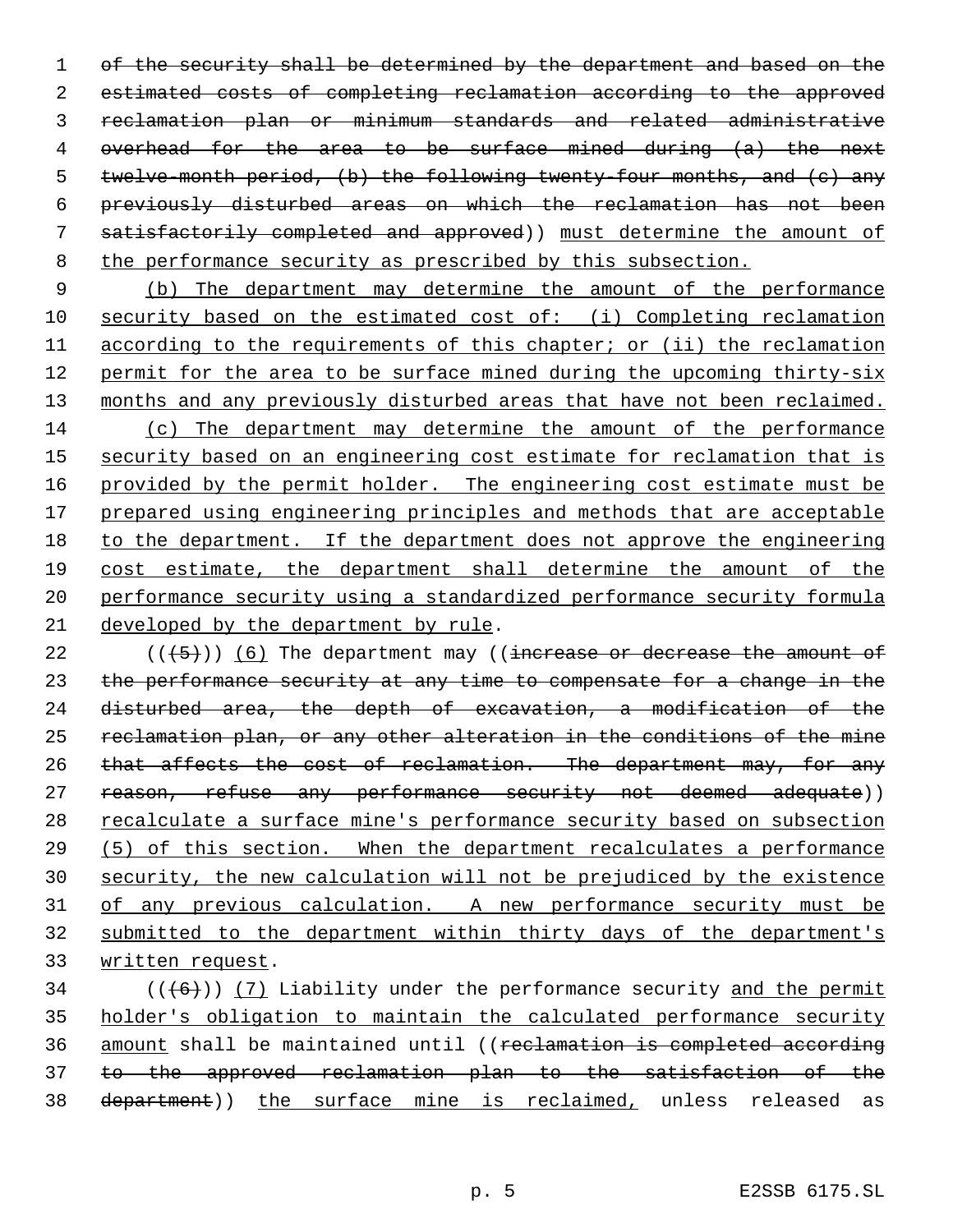1 hereinafter provided. Partial drawings will proportionately reduce the value of a performance security but will not extinguish the remaining value. Liability under the performance security may be released only ((upon written notification by the department. Notification shall be given upon completion of compliance or acceptance by the department of a substitute performance security)) when the surface mine is reclaimed as evidenced by the department in writing or after the department 8 receives and approves a substitute performance security. The 9 department will notify the permit holder, and surety if applicable, when reclamation is accepted by the department as complete or upon the department's acceptance of an alternate security. The liability of the surety shall not exceed the amount of security required by this section and the department's reasonable legal fees to recover the security.

14  $((+7)^{n})$  (8) Any interest or appreciation on the performance 15 security shall be held by the department until ((reclamation is completed to its satisfaction. At such time, the interest shall be 17 remitted to the permit holder; except that such interest or 18 appreciation may be used by the department to effect reclamation in the event that the permit holder fails to comply with the provisions of 20 this chapter and the costs of reclamation exceed the face value of the 21 performance security)) the surface mine is reclaimed. The department may collect and use appreciation or interest accrued on a performance 23 security to the same extent as for the underlying performance security. 24 If the permit holder meets its obligations under this chapter, rules adopted under this chapter, and its approved reclamation permit and plan by completing reclamation, the department will return any unused performance security and accrued interest or appreciation.

 (( $\left(\frac{48}{1}\right)$ ) (9) No other state agency or local government other than the department shall require performance security for the purposes of 30 surface mine reclamation. However, nothing in this section prohibits a state agency or local government from requiring a performance security when the state agency or local government is acting in its capacity as a landowner and contracting for extraction-related activities on state or local government property.

 (10) The department may enter into written agreements with federal 36 agencies in order to avoid redundant bonding of any surface ((mines straddling boundaries between federally controlled and other lands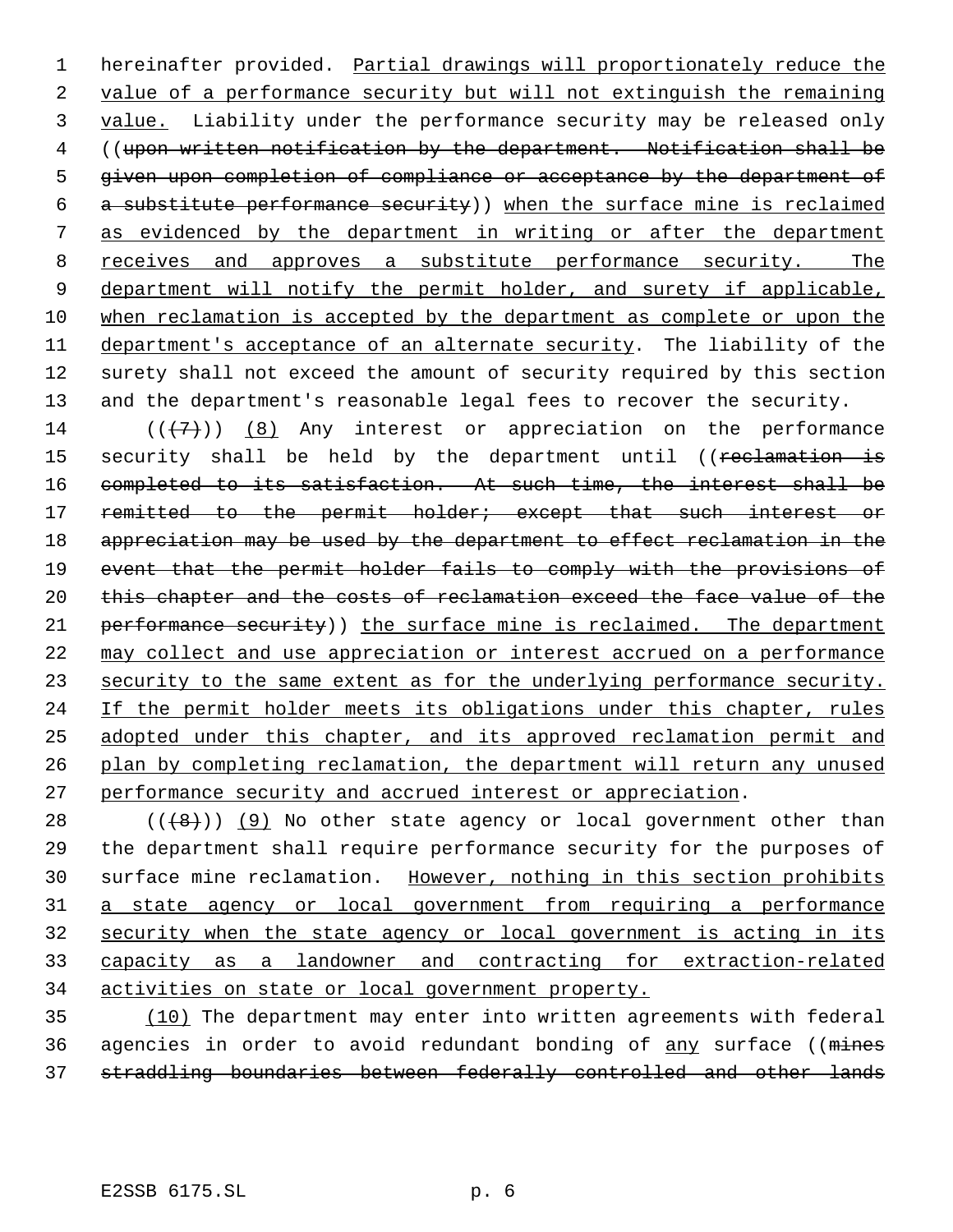1 within)) mine that is located on both federal and nonfederal lands in

Washington state.

 (((9) When acting in its capacity as a regulator, no other state agency or local government may require a surface mining operation regulated under this chapter to post performance security unless that state agency or local government has express statutory authority to do so. A state agency's or local government's general authority to protect the public health, safety, and welfare does not constitute 9 express statutory authority to require a performance security. However, nothing in this section prohibits a state agency or local 11 government from requiring a performance security when the state agency 12 or local government is acting in its capacity as a landowner and contracting for extraction-related activities on state or local 14 government property.))

 NEW SECTION. **Sec. 4.** A new section is added to chapter 78.44 RCW to read as follows:

 (1) A permit holder, in lieu of an individual performance security for each mining site, may file a blanket performance security with the department for their group of permits.

 (2) The department may reduce the required performance security calculated from its standard method prescribed in RCW 78.44.087, to an amount not to exceed the sum of reclamation security calculated by the department for the two surface mines with the largest performance security obligations, for nonmetal and nonfuel surface mines that meet the following conditions:

 (a) The permit holder has had a valid reclamation permit for more than ten years and can demonstrate exemplary mining and reclamation practices that have been accepted by the department;

 (b) The landowner agrees to allow the permit holder to hold a blanket security. The department must include, on forms to be signed by the landowner, notice of the risk of a lien on the landowner's lands; and

 (c) The permit holder can demonstrate substantial financial ability to perform the reclamation in the approved reclamation plan and permit. (3) Permit holders are not eligible for blanket securities if they are in violation of a final order of the department.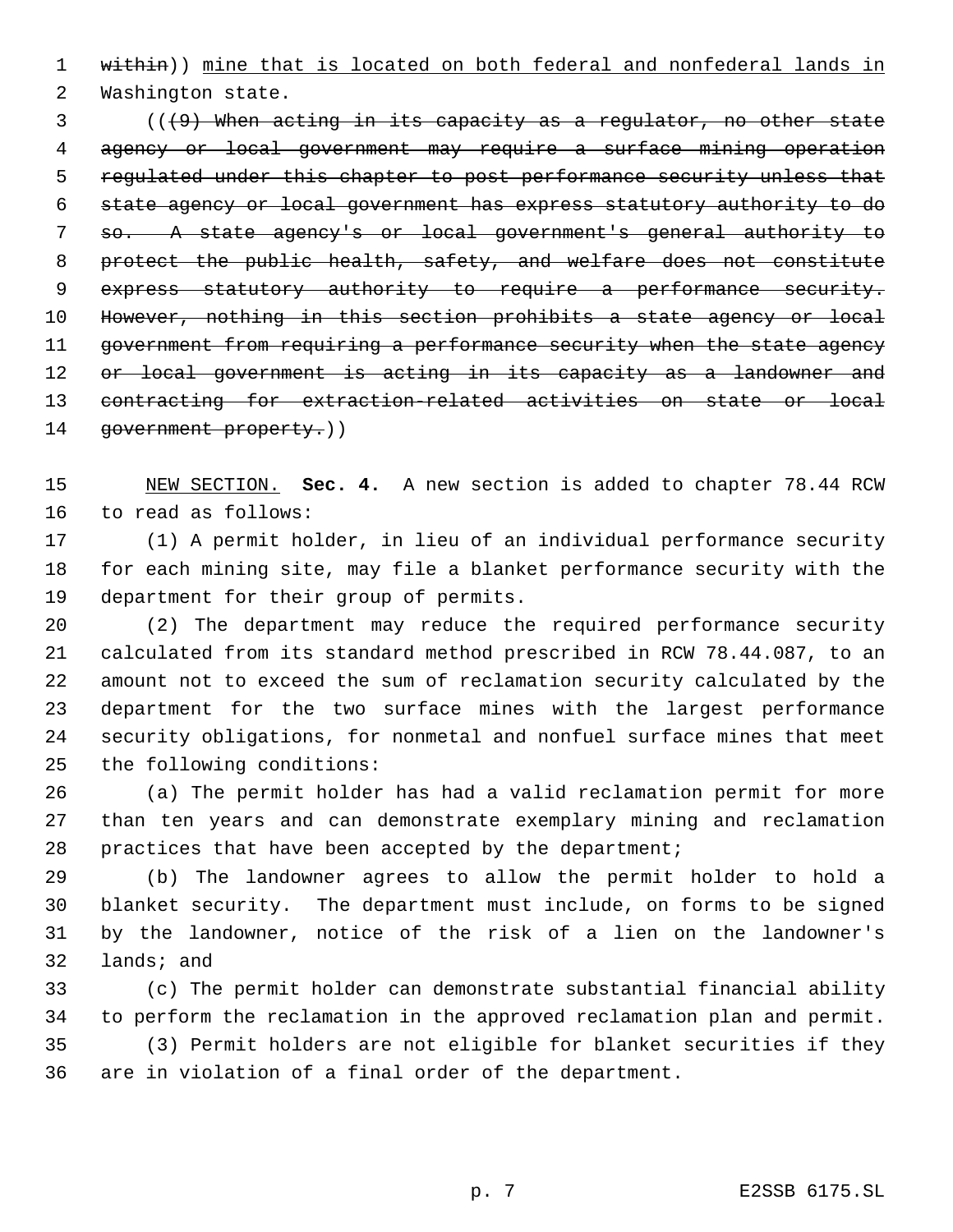(4) The department must consider the compliance history and the state of the existing surface mines of the permit holder before approving any blanket performance security.

 (5) Lands covered by a blanket performance security are subject to a lien placed by the department in the event of abandonment.

 (6) In lieu of the performance security required of the permit holder, the department may accept a similar security from the landowner, equal to the estimated cost of reclamation as determined by the department.

 NEW SECTION. **Sec. 5.** A new section is added to chapter 78.44 RCW to read as follows:

 (1) To the extent a performance security is insufficient to cover the cost of reclamation performed by the department, a lien shall be established in favor of the department upon all of the permit holder's real and personal property.

 (2) The lien attaches upon the filing of a notice of claim of lien with the county clerk of the county in which the property is located. The notice of lien claim must contain a true statement of the demand, the insufficiency of the performance security to compensate the department, and the failure of the permit holder to perform the reclamation required.

(3) The lien becomes effective when filed.

 (4) The lien created by this section may be foreclosed by a suit in the superior court in the manner provided by law for the foreclosure of other liens on real or personal property.

 **Sec. 6.** RCW 42.56.270 and 2005 c 274 s 407 are each amended to read as follows:

 The following financial, commercial, and proprietary information is exempt from disclosure under this chapter:

 (1) Valuable formulae, designs, drawings, computer source code or object code, and research data obtained by any agency within five years of the request for disclosure when disclosure would produce private gain and public loss;

 (2) Financial information supplied by or on behalf of a person, firm, or corporation for the purpose of qualifying to submit a bid or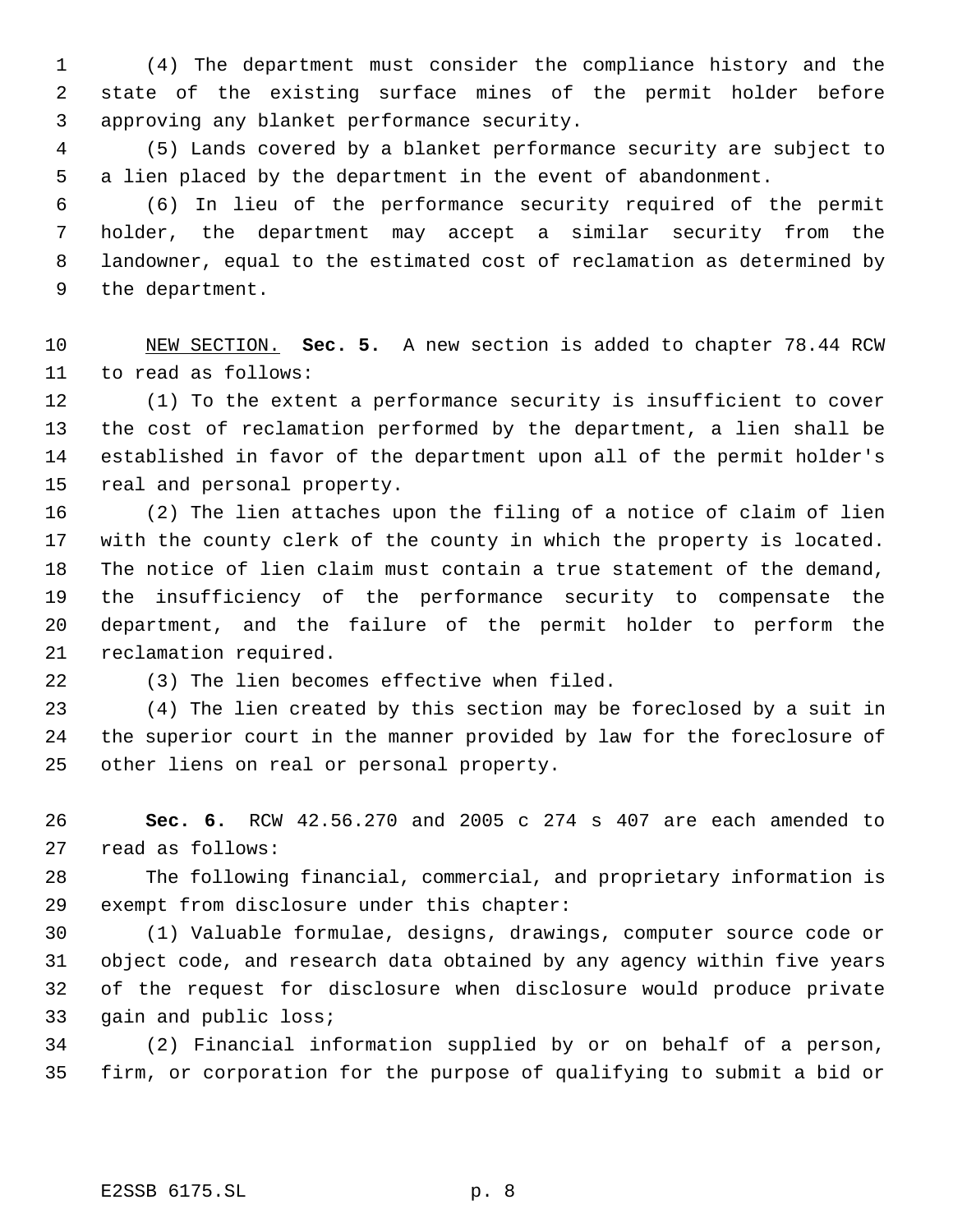proposal for (a) a ferry system construction or repair contract as required by RCW 47.60.680 through 47.60.750 or (b) highway construction or improvement as required by RCW 47.28.070;

 (3) Financial and commercial information and records supplied by private persons pertaining to export services provided under chapters 43.163 and 53.31 RCW, and by persons pertaining to export projects under RCW 43.23.035;

 (4) Financial and commercial information and records supplied by businesses or individuals during application for loans or program services provided by chapters 43.163, 43.160, 43.330, and 43.168 RCW, or during application for economic development loans or program services provided by any local agency;

 (5) Financial information, business plans, examination reports, and any information produced or obtained in evaluating or examining a business and industrial development corporation organized or seeking certification under chapter 31.24 RCW;

 (6) Financial and commercial information supplied to the state investment board by any person when the information relates to the investment of public trust or retirement funds and when disclosure would result in loss to such funds or in private loss to the providers of this information;

(7) Financial and valuable trade information under RCW 51.36.120;

 (8) Financial, commercial, operations, and technical and research information and data submitted to or obtained by the clean Washington center in applications for, or delivery of, program services under chapter 70.95H RCW;

 (9) Financial and commercial information requested by the public stadium authority from any person or organization that leases or uses the stadium and exhibition center as defined in RCW 36.102.010;

 (10) Financial information, including but not limited to account numbers and values, and other identification numbers supplied by or on behalf of a person, firm, corporation, limited liability company, partnership, or other entity related to an application for a liquor license, gambling license, or lottery retail license;

 (11) Proprietary data, trade secrets, or other information that relates to: (a) A vendor's unique methods of conducting business; (b) data unique to the product or services of the vendor; or (c) determining prices or rates to be charged for services, submitted by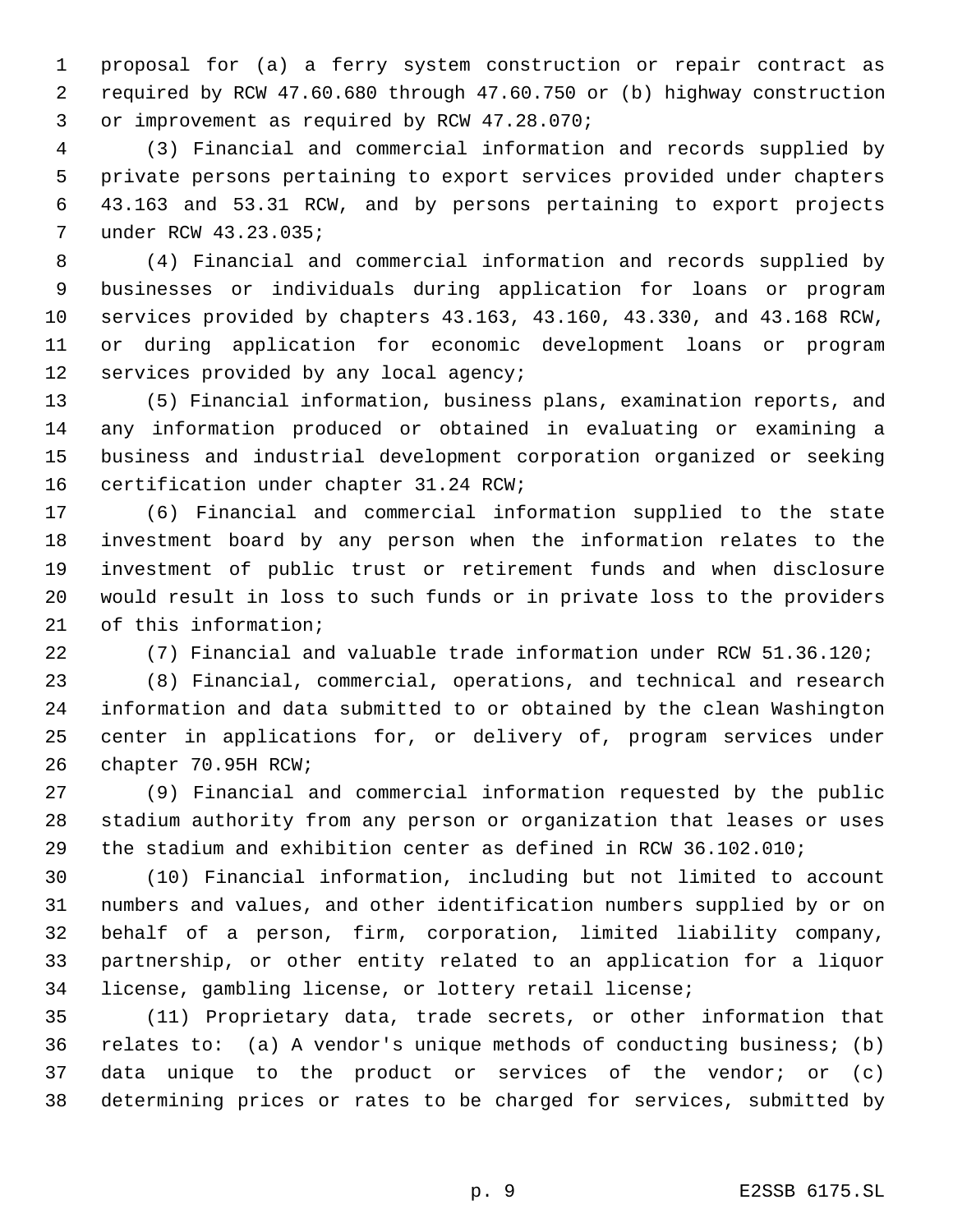any vendor to the department of social and health services for purposes of the development, acquisition, or implementation of state purchased 3 health care as defined in RCW  $41.05.011$ ;  $((and))$ 

 (12)(a) When supplied to and in the records of the department of community, trade, and economic development:

 (i) Financial and proprietary information collected from any person and provided to the department of community, trade, and economic development pursuant to RCW 43.330.050(8) and 43.330.080(4); and

 (ii) Financial or proprietary information collected from any person and provided to the department of community, trade, and economic development or the office of the governor in connection with the siting, recruitment, expansion, retention, or relocation of that person's business and until a siting decision is made, identifying information of any person supplying information under this subsection and the locations being considered for siting, relocation, or expansion of a business;

 (b) When developed by the department of community, trade, and economic development based on information as described in (a)(i) of this subsection, any work product is not exempt from disclosure;

 (c) For the purposes of this subsection, "siting decision" means the decision to acquire or not to acquire a site;

 (d) If there is no written contact for a period of sixty days to the department of community, trade, and economic development from a person connected with siting, recruitment, expansion, retention, or relocation of that person's business, information described in (a)(ii) 26 of this subsection will be available to the public under this chapter $i$ and

28 (13) Any production records, mineral assessments, and trade secrets 29 submitted by a permit holder, mine operator, or landowner to the department of natural resources under RCW 78.44.085.

 NEW SECTION. **Sec. 7.** Section 6 of this act takes effect July 1, 2006.

 NEW SECTION. **Sec. 8.** The department of natural resources shall establish a surface mining advisory committee that will recommend effective methods of accomplishing reclamation and address other issues deemed appropriate by the committee for the effective administration of